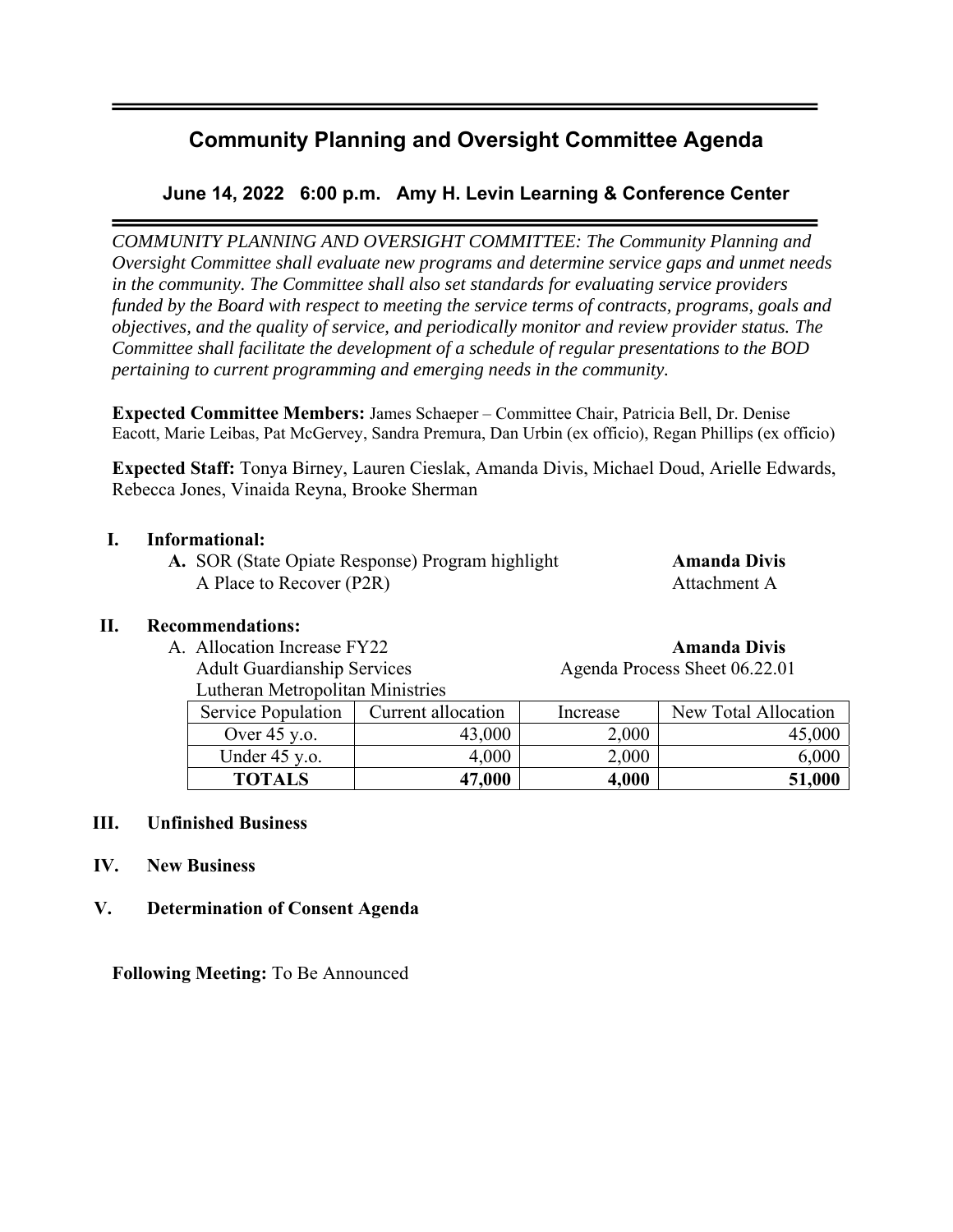

P2R Training and Resource Center, Inc. 2100 North Ridge Road Elyria, Ohio 44035 (440) 434-8033 Office

P2R's mission is to provide a multipurpose facility that assists marginalized populations with real resources to improve their socioeconomic condition and promote independence.P2R Training and Resource Center, Inc. is committed to providing a safe place where underserved community members can receive the necessary support to access wrap-around services, employment assistance, and programs that enhance a better quality of life. Our focus is to help individuals "RECOVER" from "ALL" life circumstances through strength-based case management, evidenced-based programming, and mentorship.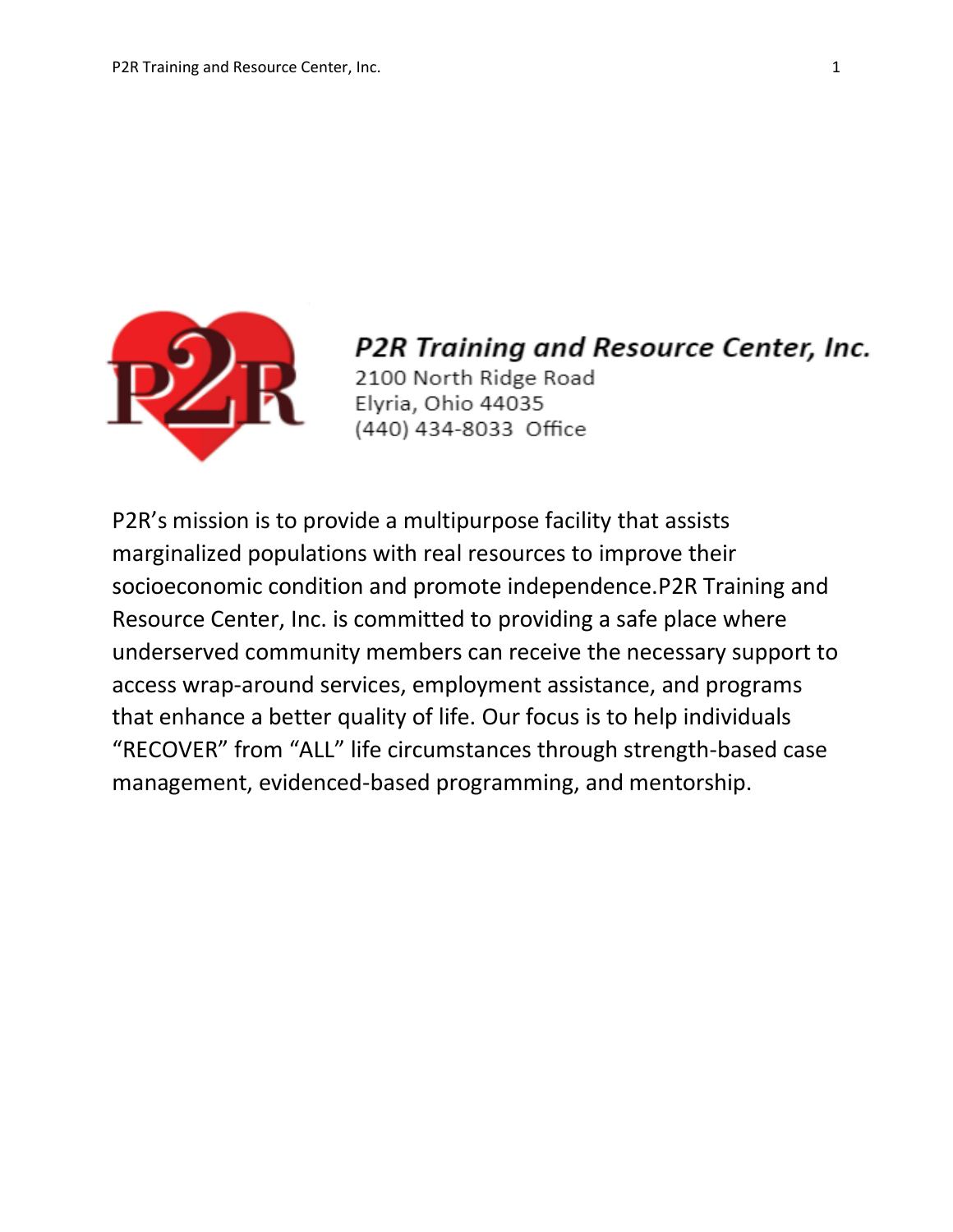## **Client Demographics (***N* **= 217)**

To date, 217 clients have received SOR funded services from P2R Training and Resource Center, Inc. and completed an intake interview.

Of the 217 clients:

- 60.4% identified as male and 39.6% identified as female;
	- o Of the female clients, 5.9% were pregnant at intake
- 80.8% reported having children;
- 15.7% identified as Hispanic/Latiné;
- 25.3% identified as White, 59.9% identified as Black/African American, and 0.5% identified as Asian/Asian American;
	- $\circ$  Additionally, 0.9% of the clients identified as more than one race and 13.4% did not provide data regarding their race
- 16.1% were between the ages of 18 and 29, 44.7% were between the ages of 30 and 45, 35.5% were between the ages of 46 and 64, and 3.7% were 65 and older;
- 3.7% served in the Armed Forces, Reserves or National Guard;
- 76.5% were housed, 12% were living in a shelter, 8.3% were living on the streets/outdoors, and 3.2% were institutionalized in the 30 days prior to their intake interview;
- 22.9% reported being employed in the 30 days prior to their intake interview;
- 57% reported lifetime trauma, and 3.7% reported being hit, kicked, or slapped in the 30 days prior to their intake interview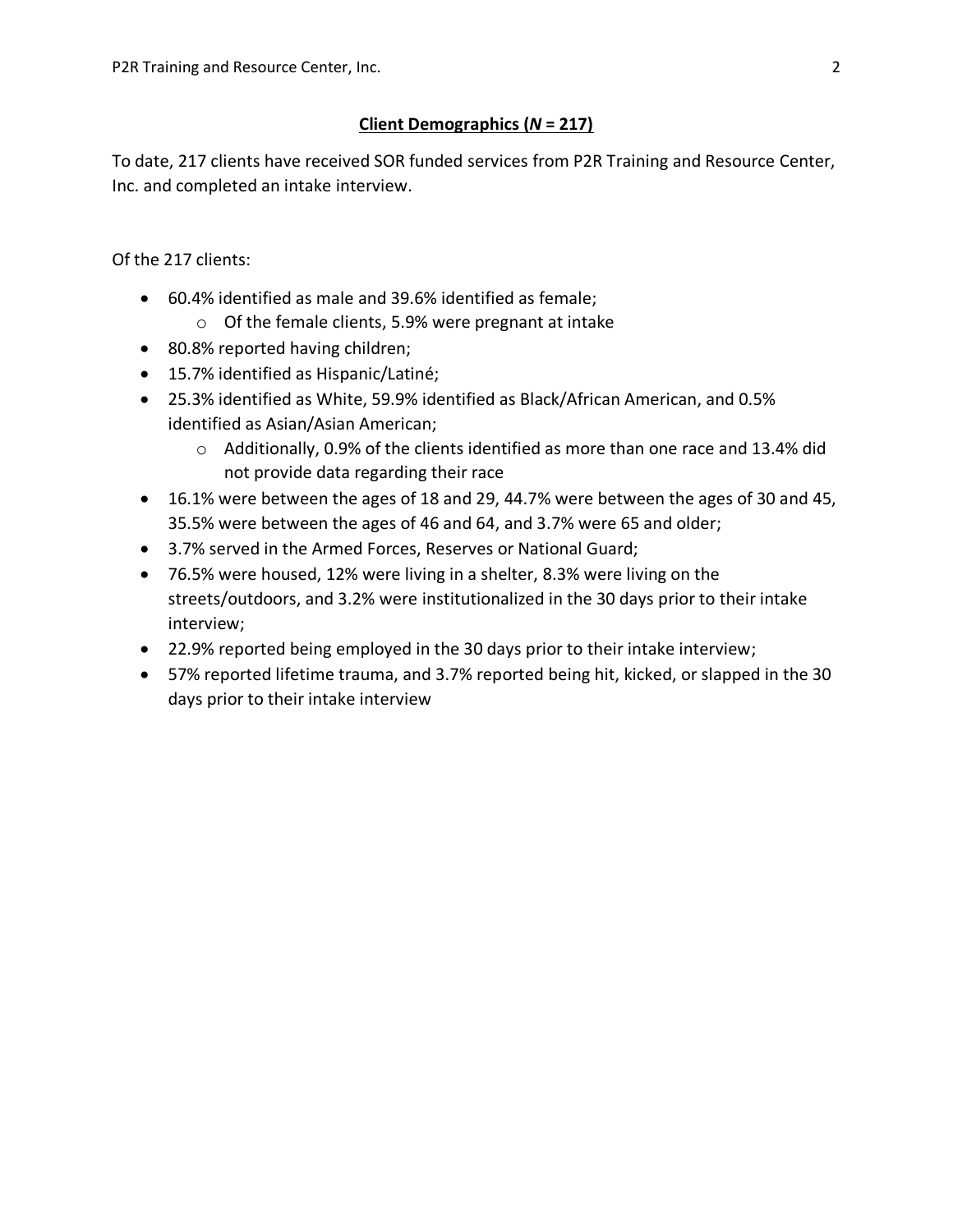#### **Figures Depicting Substance Use at Intake**



Substance Use Diagnosis at Intake

Diagnosis or History of Diagnosis Reported

*Figure 1* illustrates the percentage of clients from P2R Training and Resource Center reporting a history of substance abuse disorders. Of the 217 clients surveyed, 80.6% reported a history of opioid use disorder, 66.4% reported a history of stimulant use disorder, and 7.4% reported a history of opiate related overdoses.



Substance Use at Intake

*Figure 2* illustrates the percentage of clients from P2R Training and Resource Center reporting alcohol and illegal drug use in the 30 days prior to their intake interview. Of the 217 clients surveyed, 35.5% reported using illegal drugs and 43.3% reported alcohol use. The most common illegal substances reported were marijuana (29%), crack/cocaine (8.8%), and other non-prescribed opiates (5.5%).

Substance Use Reported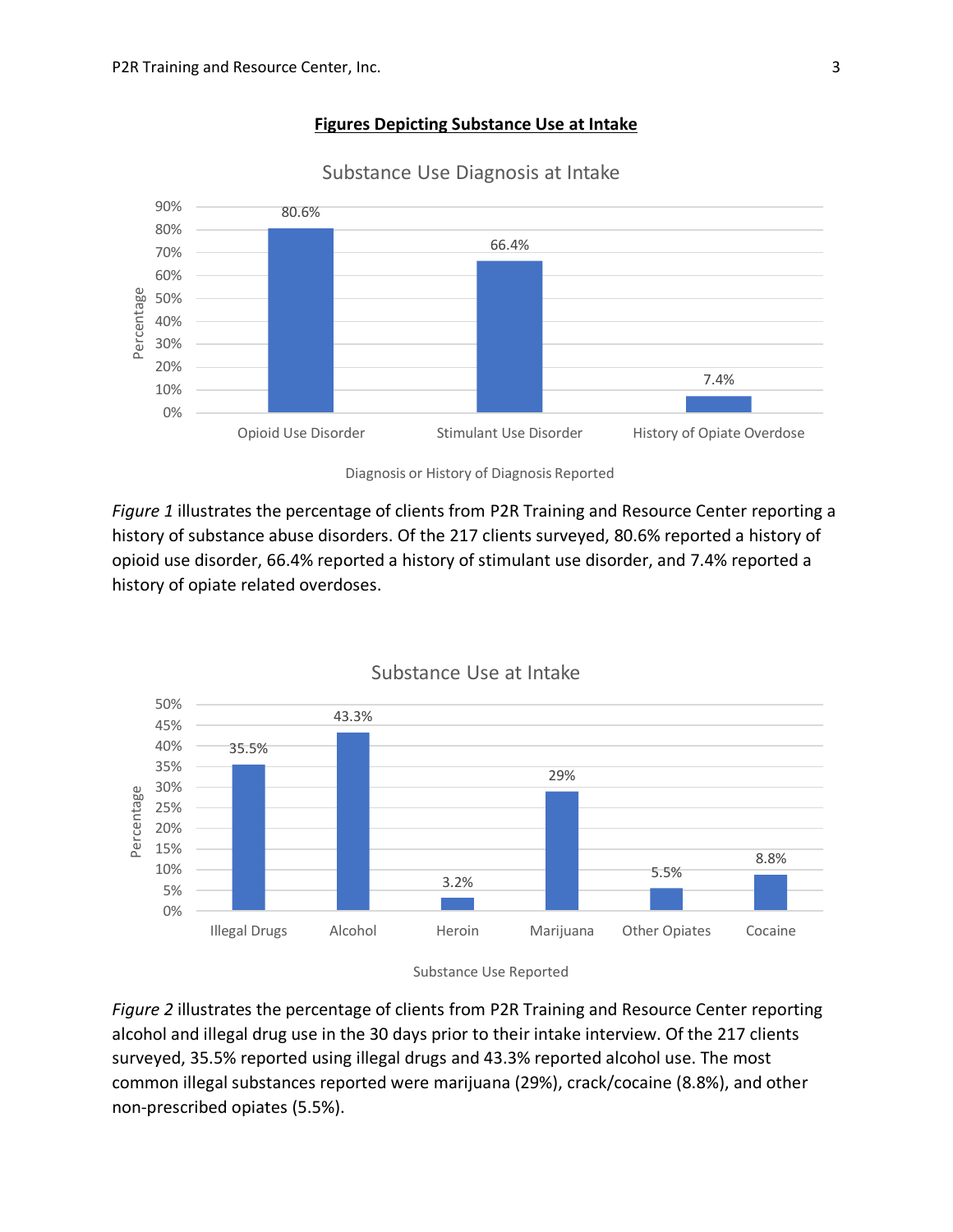

#### **Figures Depicting Client Outcomes**

*Figure 3* illustrates change in substance use from intake to 6-month follow-up for clients who completed both interviews. Of the 55 clients who responded to both data collection interviews, all clients responded to the alcohol use question, while only 40 clients responded to the rest of the questions about illegal substance use. There was a general decrease in the average number of days a client reported using each substance, with the exception of crack/cocaine, in the 30 days prior to their intake interview. However, the increase in cocaine use was negligible.



Change in Mental Health from Intake to Follow-up

*Figure 4* illustrates change in mental health stressors from intake to 6-month follow-up for clients who completed both interviews (*n* = 55). There were reductions in the number of days clients reported experiencing all mental health stressors. Of note are the significant decreases in the number of days clients reported anxiety, depression, and difficulties with cognitive functioning (*p* < .001).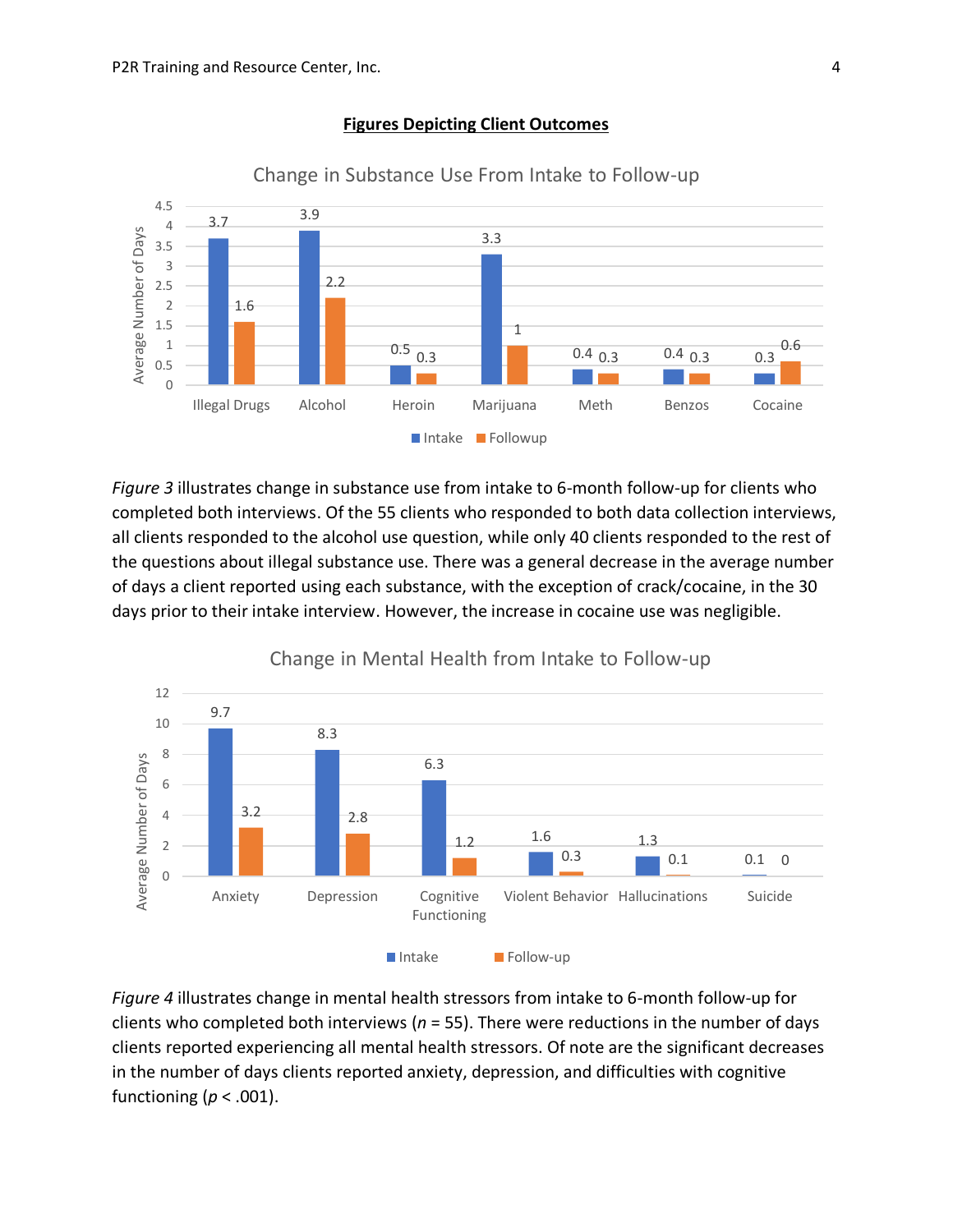

### Employment Comparisons

*Figure 5* illustrates changes in employment status from baseline to 6-month follow-up for clients who reported data for this question. Of the clients who completed a follow-up interview, there was a large increase in clients reporting some form of employment, as well as an overall decrease for most forms of unemployment.



*Figure 6* illustrates changes in housing status from baseline to 6-month follow-up for clients who reported data for this question. Of the clients who completed a follow-up interview, there was an increase in clients who reported being housed and a decrease in clients who reported living on the streets or outdoors, in a shelter, or in an institution.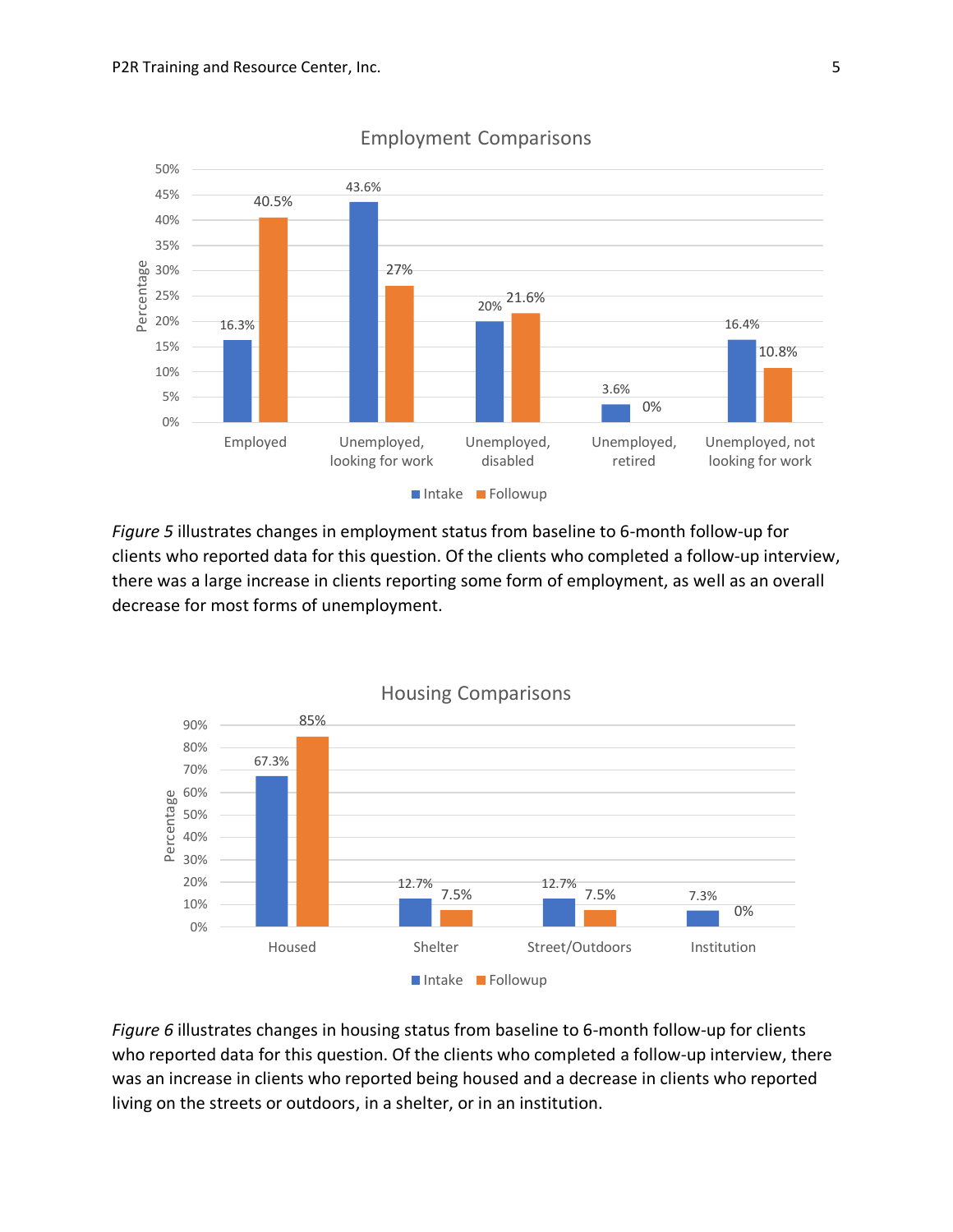

**Agenda Process Sheet 06.22.01** 

 **COMMUNITY PLANNING & OVERSIGHT COMMITTEE**  ☐ **FINANCE COMMITTEE**  ☐ **OTHER COMMITTEE** 

☐ **BOARD OF DIRECTOR'S MEETING**

|                                                        | □NEW PROGRAM          | <b>ECONTINUING PROGRAM</b>                                    | $\square$ EXPANDING PROGRAM |
|--------------------------------------------------------|-----------------------|---------------------------------------------------------------|-----------------------------|
|                                                        |                       | Subject: Allocation Increase FY22 Adult Guardianship Services |                             |
| Contract Entity(s): Lutheran Metropolitan Ministries   |                       |                                                               |                             |
| <b>Contract Term:</b>                                  | $07/01/21 - 06/30/22$ |                                                               |                             |
| <b>Funding Source(s): Levy Funding</b>                 |                       |                                                               |                             |
| <b>Contract Amount: Increase allocation of \$4,000</b> |                       | Total allocation \$51,000                                     |                             |

**Account Number:** 

**Project Description: Adult Guardianship Services are provided for persons determined through the probate process as requiring a guardian.** 

**\_\_\_\_\_\_\_\_\_\_\_\_\_\_\_\_\_\_\_\_\_\_\_\_\_\_\_\_\_\_\_\_\_\_\_\_\_\_\_\_\_\_\_\_\_\_\_\_\_\_\_\_\_\_\_\_\_\_\_\_\_\_\_\_\_\_\_\_\_\_\_\_\_\_\_\_\_\_\_\_\_\_\_\_\_\_\_\_\_\_\_\_** 

## **Related Facts:**

- MHARS supports services for those over the age of 45 through a quarterly allocation
- Those under the age of 45 are funded on a fee for services basis
- Current Fee for services funding has been exhausted due predominantly to one extremely complex case with high hospitalization and housing issues and that has also included the guardian filing grievances against a recovery housing agency in another county.

## **Number Served:**

- **26 persons served in FY21**
- **24 persons served in the first half of FY22**

## **System Impact:**

- No ward being served by LMM required hospitalization at the state hospital in FY21
- Only one ward required state hospitalization in the first half of FY22